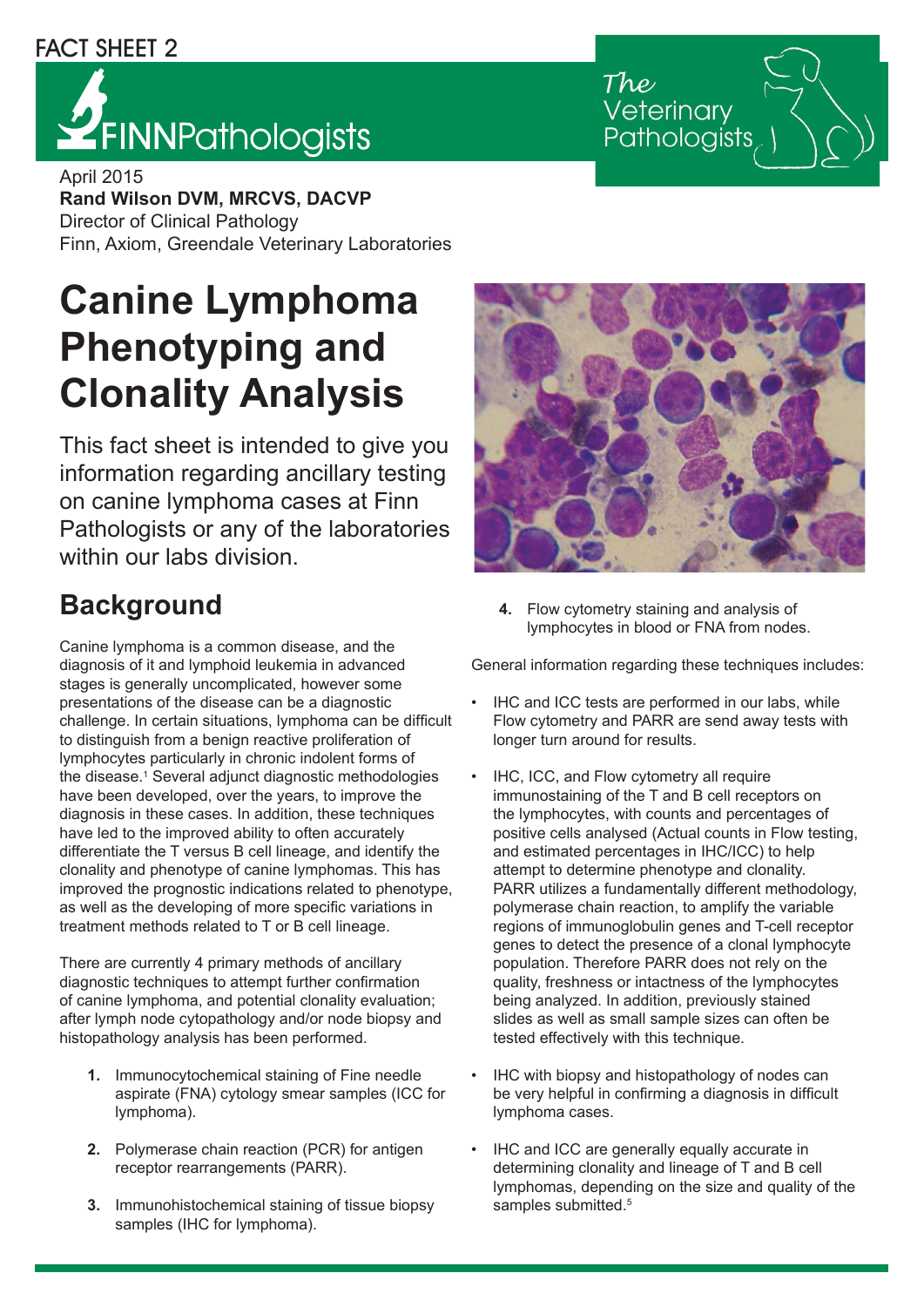



- ICC has a 70-80% accuracy, in our hands, for determining clonality in already confirmed lymphoma cases; depending on the quality of the samples submitted. This test requires unstained cytology smears for this level of accuracy.
- Flow cytometry has a very high accuracy for neoplastic lymphocytes in the blood (leukemias / Stage V lymphomas), and high accuracy for node aspirates in special preservative solution. \*Note, however the accuracy and effectiveness of this test decreases dramatically and quickly over time; therefore ideally samples are best analysed within 1-2 hours after collection. When this sample is sent in, note that it often requires a minimum of 24 hours to be processed and analysed; therefore the actual accuracy is often decreased significantly.<sup>2</sup>
- PARR has a 91% accuracy rate for identifying T or B cell clonality and a very low false negative rate. Rare false positives have been identified in cases of Ehrlichial infections.1,3
- PARR Assessment and demonstration of clonality generally provides the most accurate diagnostic tool for canine lymphoma diagnosis. PARR using DNA from cytologic specimens and peripheral blood provides a minimally invasive method to confirm neoplasia, monitor treatment and assess recurrence or remission by demonstrating clonality, while concurrently providing the lymphocyte phenotype.4

*Consultation with a clinical oncologist is always advisable if considering further tests and/or treatment options for these tumours.*

#### **ICC**

T and B cell receptors on neoplastic lymphocytes will be clonal and all of the same type; therefore we can take advantage of this by labeling these receptors with specific antibodies that will bind to conserved portions of these receptor molecules on T and B cell receptors. These monoclonal antibodies also have attached loci for an immunologically specific stain so that when these cells are exposed to the appropriate staining process, they will be labeled with a prominent brown marker. Note that due to variability in the cells and the quality of the slides, the staining uptake may be variable with sometimes weak positive staining or strong positive staining and all variations in between. Also, if many of the cells are broken / lysed or not intact, then the staining may not be effective or may have more uniform diffuse

background staining which makes the interpretation challenging. This is why there are approximately 20-25% of these cases that will be equivocal, and not give a clear indication of T or B cell type.

In addition, one of the factors we have learned that contributes to more challenging and equivocal results on this staining test, is when the slides have already been stained for initial cytology examination. If we try and destain and then re-stain with these immunologic specific markers, the quality of the staining decreases fairly dramatically and we do not recommend attempting this.

Therefore, we recommend unstained aspirates of ideally at least 2 nodes, with 2-4 slides submitted for the ICC test. These should be air dried and sent to the lab for processing with the submission form checked / listed for *ICC special stains for Lymphoma.* 



CD3 – Approximately 20% strong Positive T cells with 10-20% weak Positive – Equivocal Result but less likely a T cell phenotype here; potential Double Positive Phenotype (T+B cell) if high percentage of B cell Positive staining also seen.



CD79a – Approximately Greater than 80% strong Positive – Likely indicates a B Cell Phenotype.